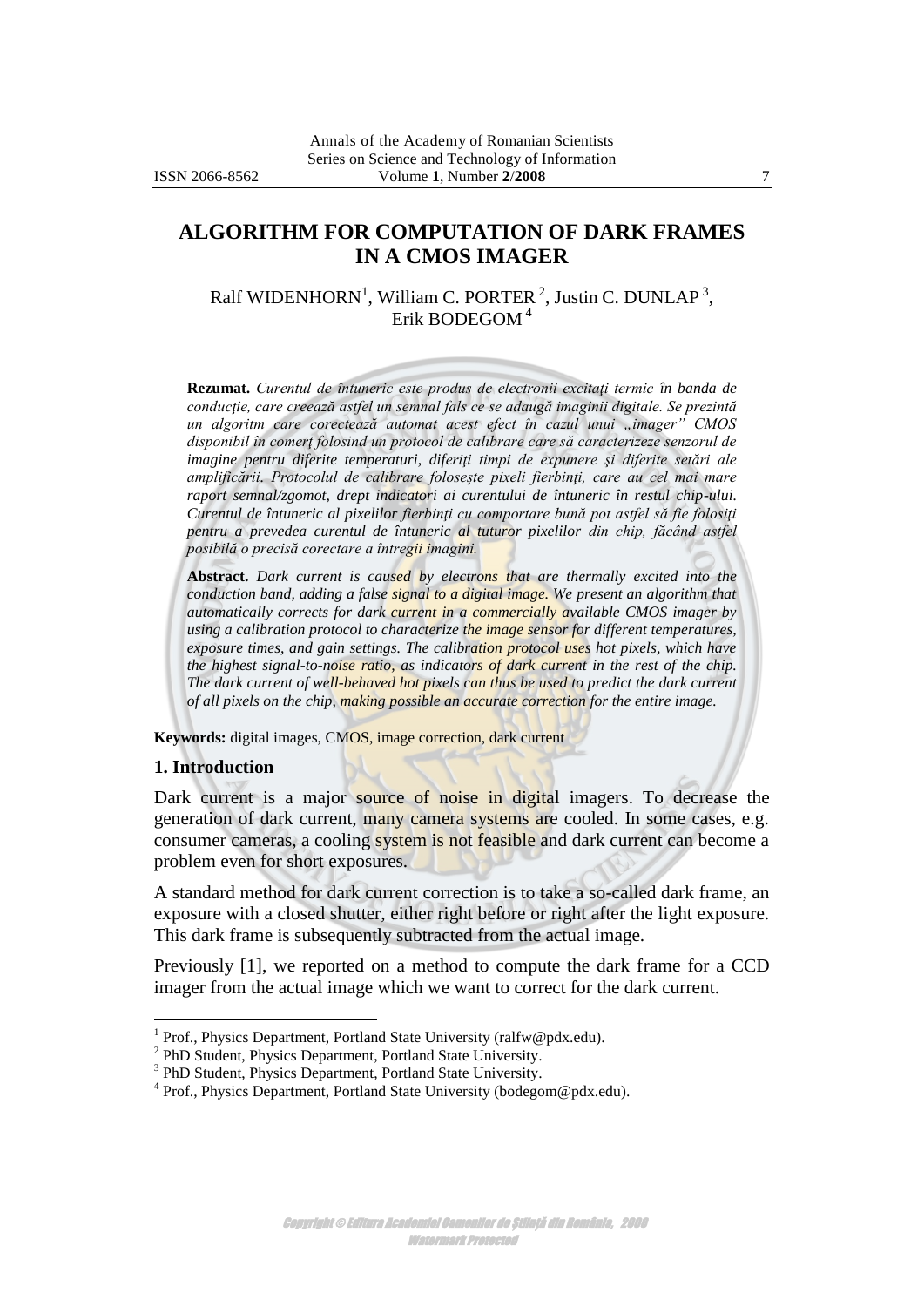This has the following advantages: this correction can be carried out without knowledge of the exposure time or temperature and without loss of imager time to collect a dark frame. It will lead to improved image quality and will benefit image fidelity. Moreover, it can be done ex post facto and it provides the ability to remove sensor specific information [2]. It has been surmised that such computations should be feasible for CMOS imagers as well. With the rise of CMOS sensors' importance in consumer electronics, automotive applications [3], and security [2] and with the improvement of CMOS quality, this technique could be broadly applicable.

The goal of the present study is to verify the applicability of the image correction algorithm, as previously applied to scientific CCD imagers, to a commercially available CMOS sensor. This work is the extension of our previous work on the same CMOS sensor [4]. The description of the dark current in a CCD is similar to the analysis of the dark current in a diode and requires taking into account several sources of dark current [5-7]. The knowledge of how each individual pixel's dark current changes with temperature, exposure time, and gain can be used to calculate artificial dark frames. However, for many cameras the exact conditions are not precisely known.

Our proposed dark current correction method does not require this knowledge. The dark current of any pixel can therefore be used as an indicator of the temperature or exposure time. Impurities in the silicon cause some pixels to have an unusual dark count  $[8, 9]$ . These hot pixels have the highest signal-to-noise ratio and are the best dark current indicators. The basic idea is to use the dark current of hot pixels to obtain an indicator and predict the dark current of all pixels on the chip. Addressing noise in CMOS imagers has a long history [10-15]. In the first part of this work, we will present the protocol for dark current correction. The results of the image correction based on this protocol for a CMOS imager is shown in the second part.

### **2. Correction algorithm**

In order to see what is involved in dark frame computation, we briefly summarize the correction protocol [1]. A set of dark frames at various temperatures and exposure times is taken, and the following basic steps are executed. The first step is to locate hot pixels to serve as dark current indicators. These are selected from an image with a sufficiently large dark signal. A hot pixel in this context has a large dark signal compared to its neighboring pixels. The neighboring pixels are of significance because in an actual image containing signal information, they are used to predict the light signal. Removing the light signal works accurately only if there is high degree of correlation between the light signal of the hot pixel and its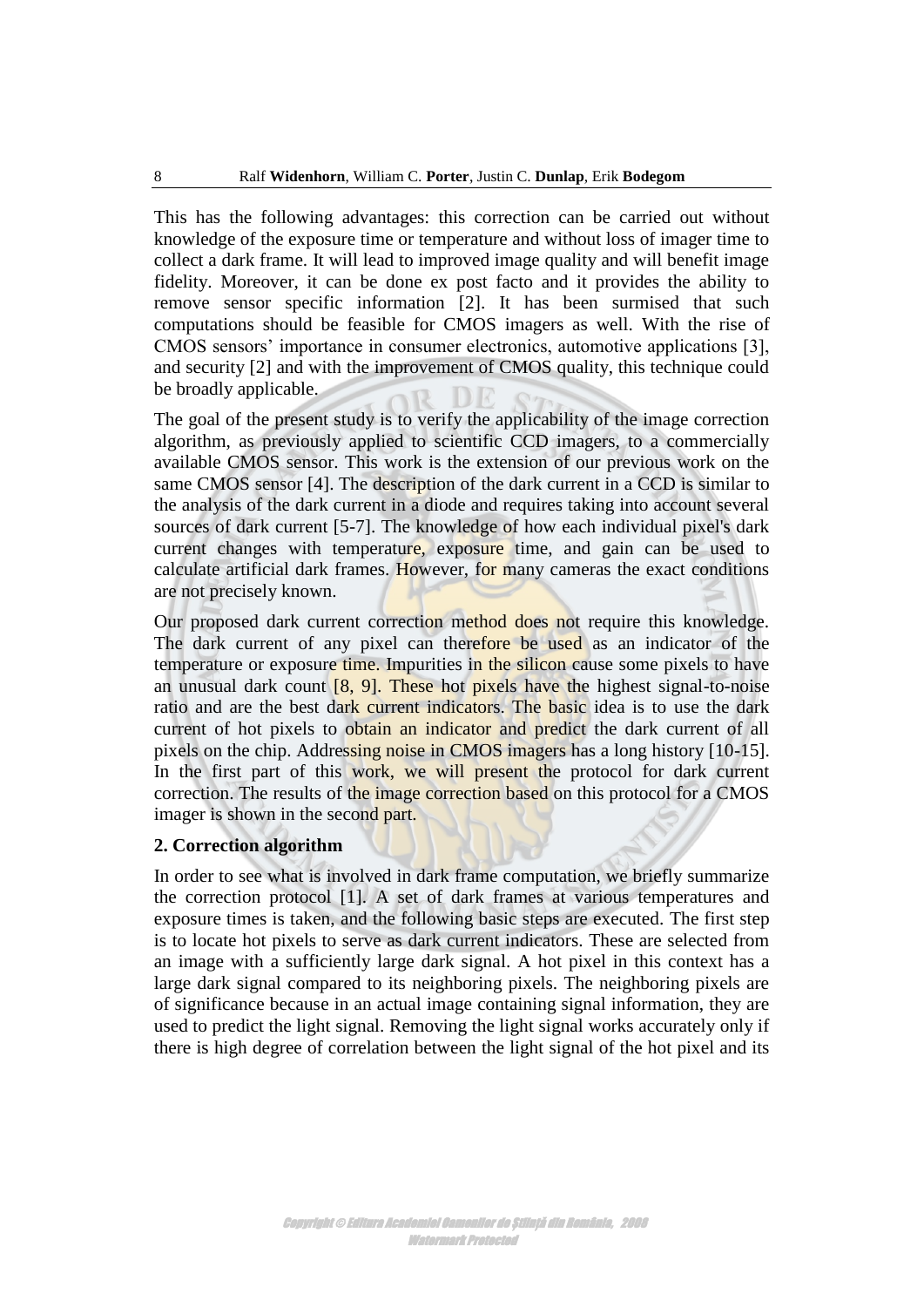adjacent pixels. In most images, this correlation between adjacent pixels is very high. The hottest pixels are found by ranking the values of:

where  $(x, y)$  are the coordinates of the pixel and *pixel* $(x, y)$  is its dark count.

Only the immediate neighbors of the hot pixel are considered. However, it is possible to include a wider area and increase the range of the summation. The *weight*(*i, j*) depends on the relative location of an adjacent pixel.

Various weighting factors can be chosen. The sum of all the weighting factors equals zero, such that if all nine pixels are equally hot,  $hotpix(x, y)$  is equal to zero. The weights chosen were as follows: the center pixel has weight 1, the nearest neighbor pixels have weights of  $-0.2$ , and the next-nearest neighbors have weights of − 0.05. This means that, if all pixels have the same value, then *hotpix* is equal to zero. The next step is to calculate the median of  $hotpix(x y)$  for the *n* hottest and well behaved pixels for frames at different temperatures and exposure times and this value is used as an indicator for the chip's dark current (DCI). Then, the value of  $hotpix(x, y)$  is fitted to a quadratic function of the DCI.

**s** and in the therme in a CM(K Irage<br> **h** S. It<br>
is correlation between adjacent pixels is very<br>
all by ranking the values of:<br>
of the pixel and *pixel*(x, y) is its dark count.<br>
of the hote sine are considered LIGNeverr Hot pixels which have a poor goodness of fit are excluded. Next, one stores the coordinates of all hot pixels, as well as the three fitting parameters, in a file which contains all the information to evaluate the dark current of the chip. Note that one does not use the actual temperature or exposure time (nor does one need to know those).The next step in the protocol is to determine the counts of all pixels with respect to the DCI. To accomplish this, the counts of each pixel for different frames, are fitted with a quadratic least squares fit versus the DCI. Since this fit is used later to calculate the dark count, independent from the neighboring pixels, the actual count of the pixels (not the signal with respect to the neighboring pixels) is used to determine the fitting parameters. The three fitting parameters from the quadratic fit can then be saved as images with the same dimensions as the chip. Once the imager is characterized and calibrated with these fitting parameters, dark frames can be calculated almost instantaneously over the whole calibrated range.

#### **3. Results**

We used a Firefly MV camera with a 1/3" CMOS color sensor manufactured by Point Grey Research, Inc. to analyze the performance of the dark current correcting algorithm for CMOS sensors. The chip is a double-buffered globalshutter photodiode device (640  $\times$  480 pixels, 6.0  $\times$  6.0 µm pixels, manufactured by Micron – MT9V022177ATC). The Firefly camera is well behaved in that after the temperature was stabilized for a sufficient time span, the measurements were

,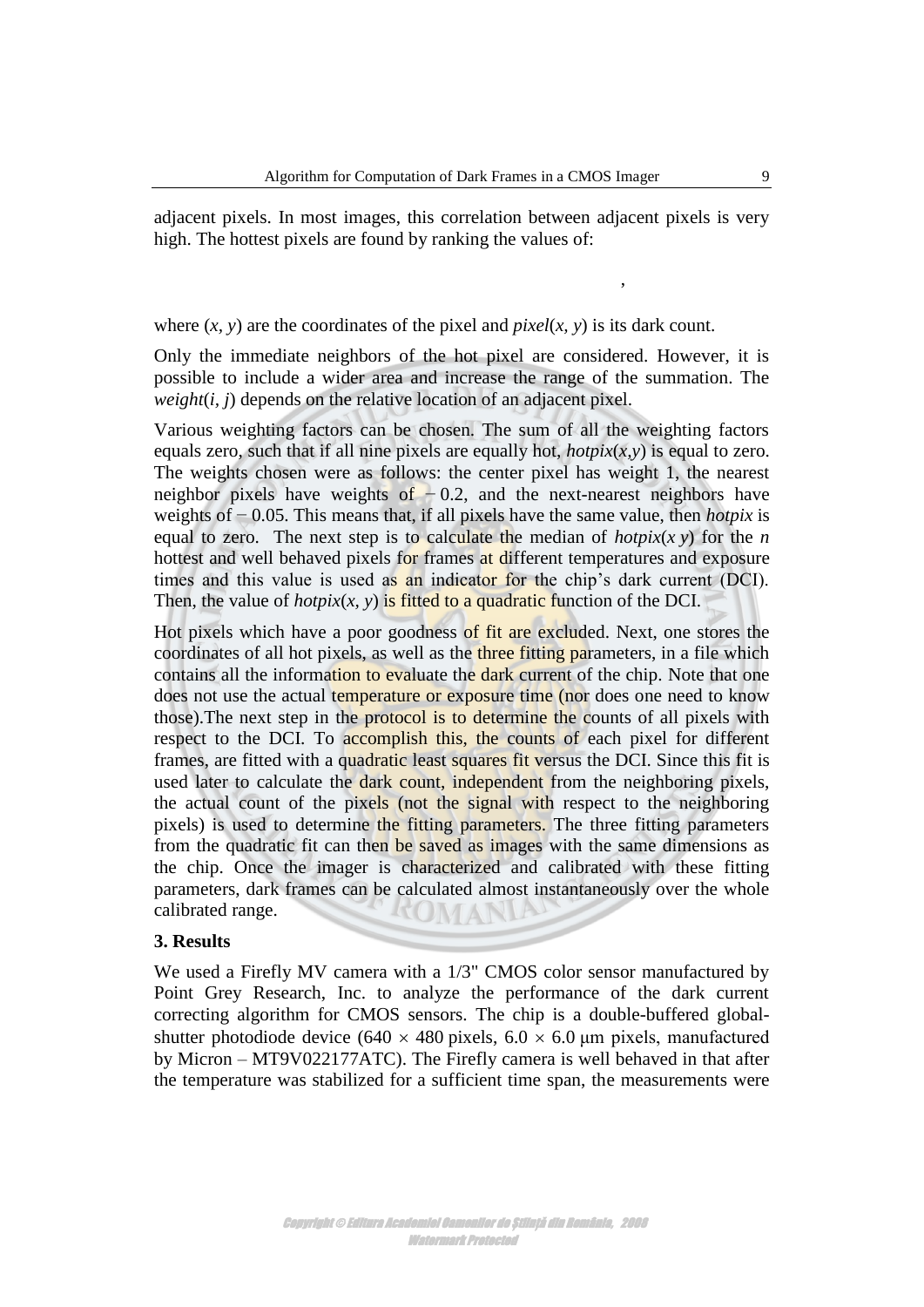repeatable. Automatic exposure control and color conversion were turned off. The camera was placed inside a temperature-controlled chamber.



Fig. 1. Dark current indicator versus exposure time for 42 images at 35°C and 12 dB.

The camera is capable of both  $8$  and 10-bit linear data acquisition. For this work, we choose to present exclusively 8-bit data. The 10-bit data behaved similarly to the present data. The gain was set to  $12$  dB corresponding to  $11.4$  DN/e. The brightness setting, essentially a bias offset, was adjusted so that at 0ms all pixels had a small positive signal. The camera was set to frame rates of 7.5 Hz and exposures from 0ms to 130 ms every 10 ms were taken. The camera was set to 35<sup>°</sup>C and calibrated with three images for each exposure time resulting in a total of 42 ( $3 \times 14$ ) calibration frames. Out of an initial set of 2000 hot pixels 100 dark current indicators (DCI) were chosen. In addition to the large change in dark count over the calibration range, these 100 indicators showed a high degree of correlation and predictability. Figure 1 shows the DCI for the 42 images taken at 14 different exposure times. One can see that the indicators for a constant exposure time are similar. It is important to note that not all cameras are as well behaved. Some systems, in particular consumer cameras, show a change in dark current between different shots taken with the same exposure time. The dark current increases approximately linearly with the exposure time. However, the calibration algorithm does not require a linear increase in dark current signal and can be applied even if the exposure times are not known to the user. After the initial calibration, images that are taken within the calibration range can be corrected. In our case the calibration encompasses images taken at 35°C and 12 dB with exposure time from 0 ms to 130 ms. The correction can also be applied with good results to different temperatures and gains as long as the signal does not differ significantly from the calibration frames. Figure 2 shows the indicated dark current of all 100 indicator pixels for an image taken at 35°C, 12 dB and 50 ms.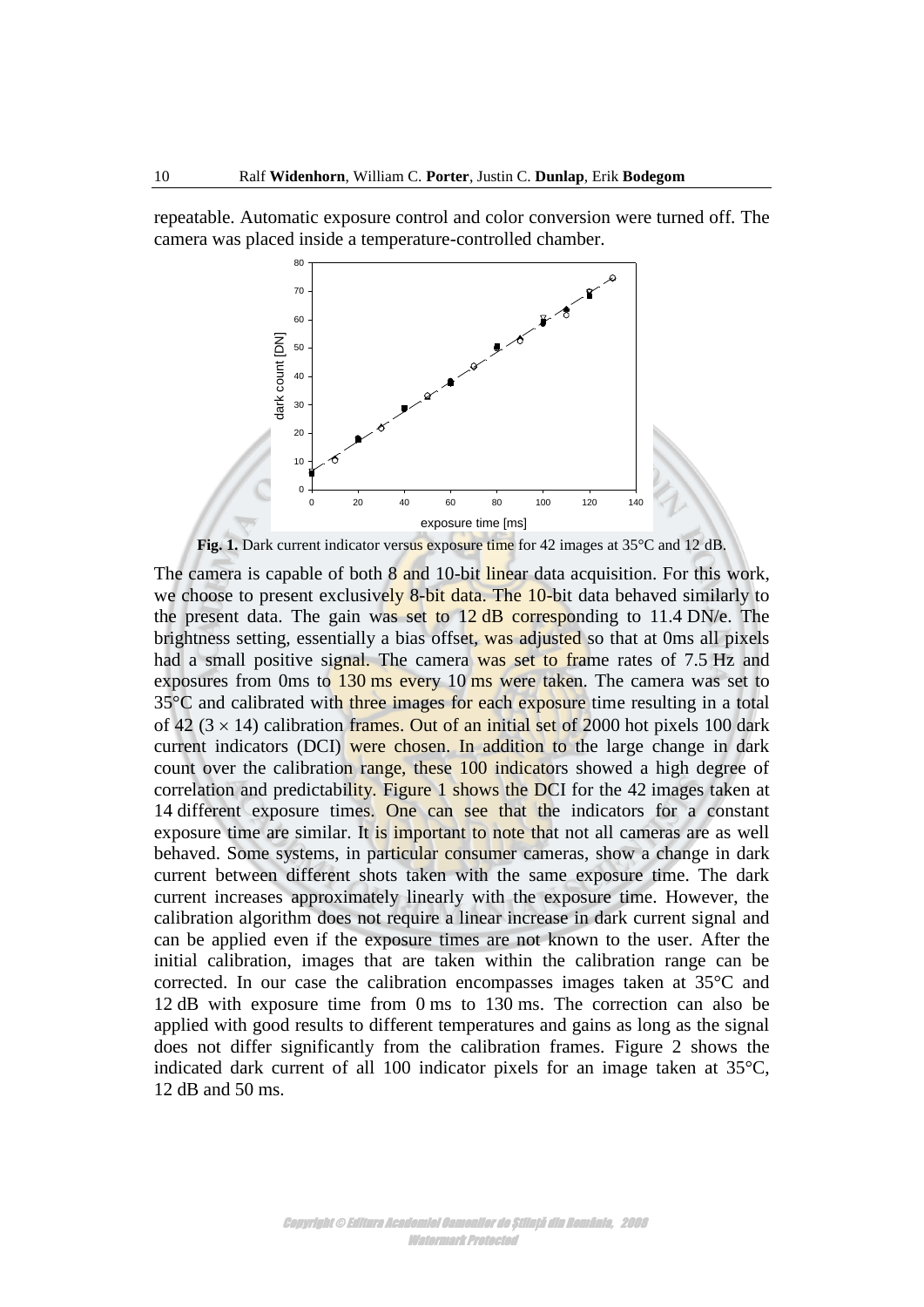The dark current indicated by the different DCI pixels varies due to noise in the system. Its median value of 33.1 can be used as a proxy for the dark current of all pixels on the chip.



Fig. 2. Dark current indicator of the 100 DCI pixels for an image taken at 35°C, 12dB, and 50ms.

Figure 3a shows a histogram of the dark current of the 50 ms exposure of all pixels on the chip. The average dark count of the frame is given as 40.8 DN with a few pixels having counts of 150 DN and more. Although not a Gaussian distribution, the standard deviation can be used as a measure of the width of the distribution. In this instance, the standard deviation is given as 7.8 DN. Using the DCI of 33.1, we can generate the histogram for the calculated frame. The histogram in Figure 3b is similar to Figure 3a and shows the distribution of dark current of the computed frame. Subtracting the calculated frame from the 50 ms images corrects the dark current of the exposure. Figure 3c shows the distribution of the corrected frame. To avoid negative values due to noise, a constant value was added. One can see that the distribution is almost symmetrical and much narrower than the original frame. The standard deviation of 7.8 DN from the original frame has decreased to 1.96 DN. No pixel differs by more than 36 DN from the center of the distribution. Next, we wanted to see how the result compares to conventional dark frame correction. For this, nine 50 ms exposures were used to calculate a master frame, which was then subtracted from the original. The difference count, again with an added offset, is displayed in Figure 3d. The distribution has a standard deviation of 2.03 DN, similar to the result of the computed frame.

Hence, the calculated frame gives an excellent dark current correction that cannot be improved even with a more time consuming master frame correction.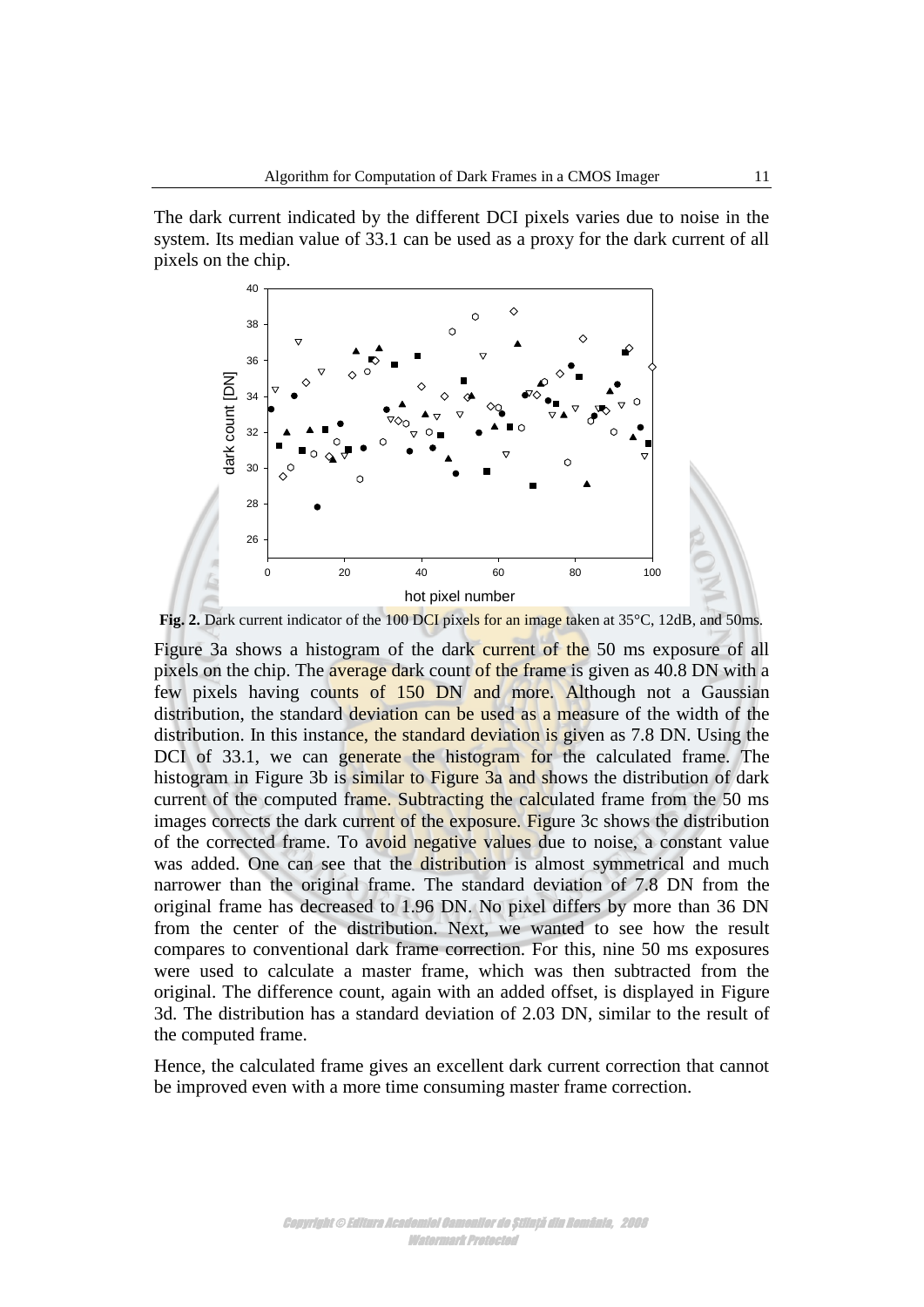#### **Conclusions**

We have demonstrated that hot pixels can be used as indicators of the dark current for all pixels on the chip. The protocol described allows the correction of images for dark current over a range of temperature, exposure times or gain settings even when the operating conditions of the device is not known. This computation of dark frames allows the use of a large number of calibration frames and therefore a large signal to noise ratio to obtain a fast and accurate dark current correction.



**Fig. 3.**

Copyright © Editura Academiei Oamenilor de Știință din România, 2008 Watermark Protected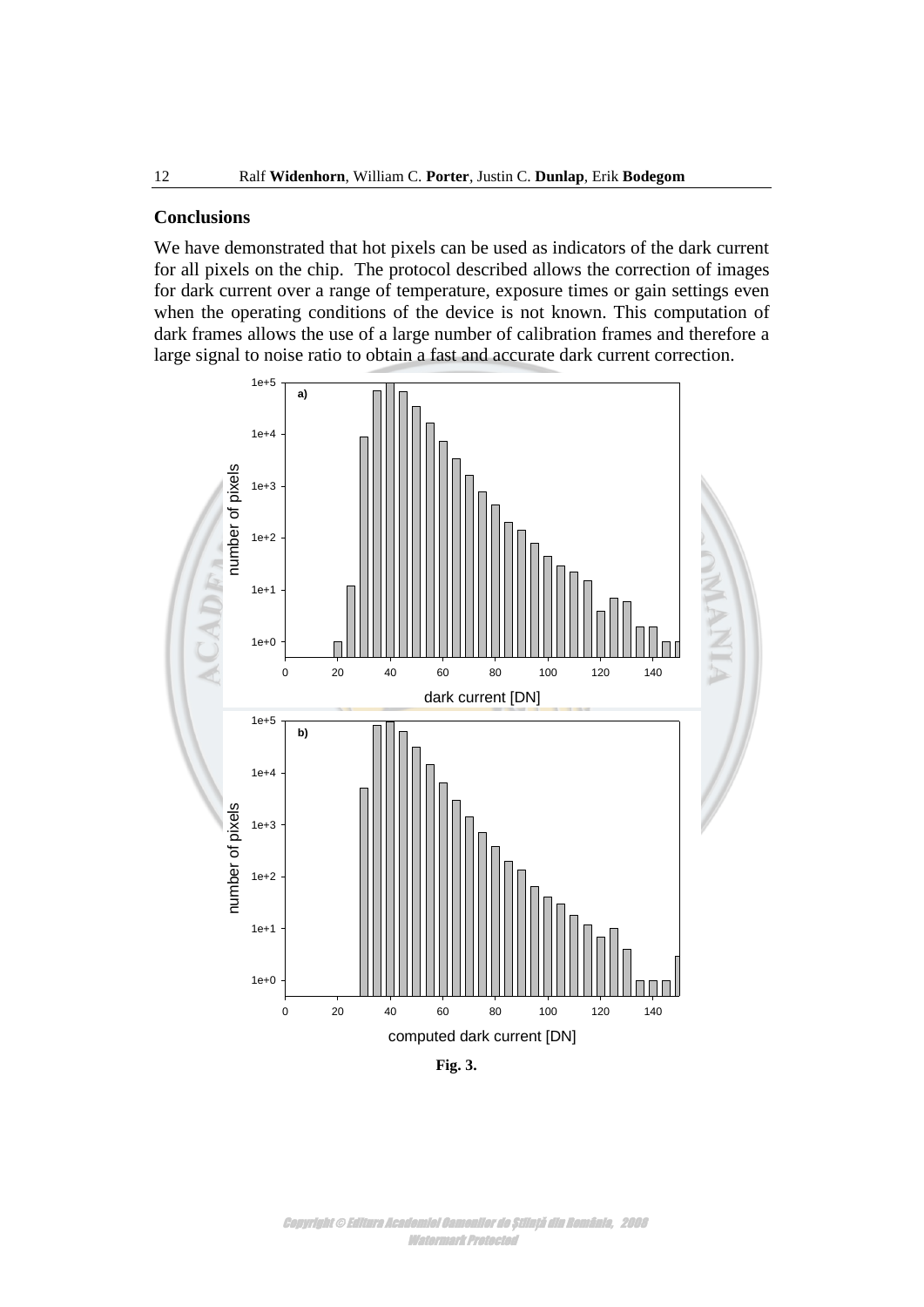



Panel b: Histogram of the computed frame.

Panel c: Dark current correction with computed frame.

Panel d: Dark current correction with master frame calculated from 9 images taken at 50 ms.